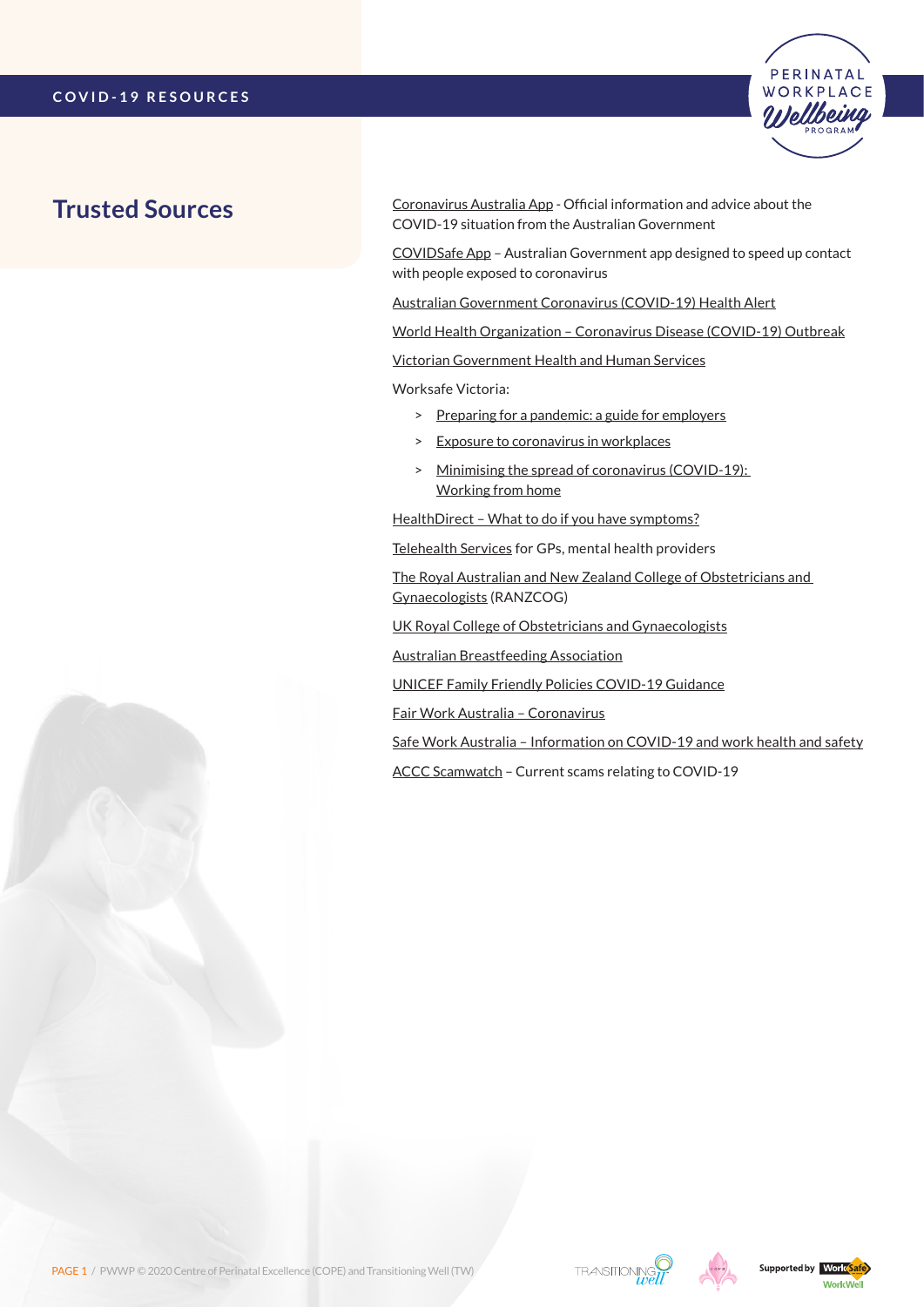## **Mental Health & Wellbeing Sources**



[PANDA](http://www.panda.org.au/) 1300 726 306 Support for depression and anxiety during pregnancy and early parenthood

PERINATAL WORKPLACE

[Lifeline](https://www.lifeline.org.au/) 13 11 14 Crisis support and suicide prevention

[Beyond Blue](https://coronavirus.beyondblue.org.au/) 1800 512 348 Coronavirus [Mental Wellbeing Support Service](https://coronavirus.beyondblue.org.au/)

[1800 RESPECT](https://www.1800respect.org.au/) 1800 737 732 Sexual assault, domestic or family violence and abuse

[Kids Helpline](https://kidshelpline.com.au/) 1800 551 800 Counselling for kids aged 5-25

[National Debt Helpline](https://ndh.org.au/) 1800 007 007 Financial counselling

[Relationships Australia](https://www.relationships.org.au/) 1300 364 277 Relationship advice

[MensLine](https://mensline.org.au/) 1300 78 99 78 Telephone and online counselling service for men with emotional health and relationship concerns

### **O n l i n e R esources :**

### [Centre of Perinatal Excellence \(COPE\)](https://www.cope.org.au/getting-help/self-help/covid-19-updates-for-pregnant-women-children-and-parents/)

[Ready to COPE Guide for expectant and new parents](https://www.cope.org.au/readytocope/) Register for Ready to Cope emails throughout pregnancy, birth and first year of parenthood

[Looking After Your Mental Health: Guidance for Parents and Carers](https://www.comcare.gov.au/about/forms-publications/documents/publications/safety/coronavirus-parents-and-carers-factsheet.pdf) – Comcare

[Beyond Blue](https://www.beyondblue.org.au/the-facts/looking-after-your-mental-health-during-the-coronavirus-outbreak)

[Heads Up](https://www.headsup.org.au/your-mental-health/work-and-your-mental-health-during-the-coronavirus-outbreak) – Work and your mental health during the coronavirus outbreak

[Domestic Violence Resource Centre Victoria](http://www.dvrcv.org.au/help-advice/coronavirus-covid-19-and-family-violence)

[Tips for Coping with Anxiety](https://www.psychology.org.au/COVID-19-Australians) – Australian Psychological Society

[Life in Mind](https://www.lifeinmindaustralia.com.au/support-for-those-impacted-by-adverse-events/mental-health-support-for-covid-19) – Suicide prevention support

[Headspace](https://www.headspace.com/covid-19) – Mindfulness website and [app](https://apps.apple.com/us/app/headspace-meditation-sleep/id493145008)